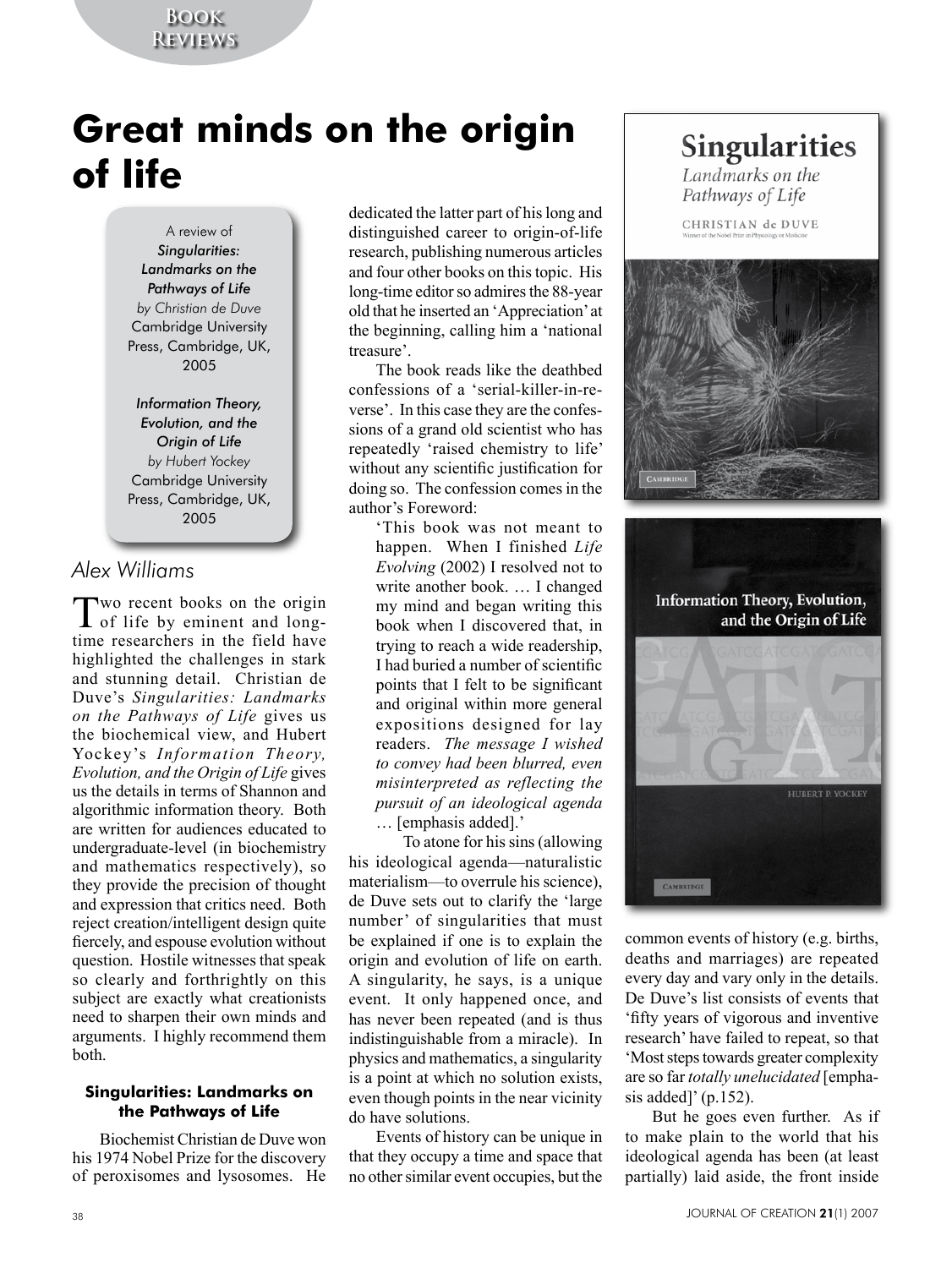**Book Reviews**

cover illustrates seven possible mechanisms of singularity. These consist of deterministic necessity (natural laws), three varieties of circumstance (Gould would perhaps have called them 'contingencies'), two varieties of chance, and yes, intelligent design! But the gloves are off against intelligent design (ID) from that point onwards.

> 'Strictly speaking, such a possibility hardly deserves mention in a scientific context, as it can come into account only after all natural explanations have been ruled out, and obviously they never can be'  $(pp. 4–5)$ .

Every few pages thereafter, intelligent design is raised and rejected with frequent use of the words 'If we rule out intelligent design …' (p. 17), or a damning statement like 'crediting an "unseen hand" however, is no scientific solution' (p. 154), and a reference for further refutation to the Catholic compromiser Kenneth Miller's *Finding Darwin's God*. 1

But reading de Duve's confessions is like watching a salmon swim up a towering waterfall against an avalanche of shipping containers (singularities), any one of which could (and should) crush his ideology to death. Miraculously, he reaches the top (i.e. life did evolve naturalistically), and concludes that his good fortune is due, not to intelligent design, but to 'strictly chemical phenomena that … were bound to occur under the physical-chemical conditions that prevailed … *leaving no room for chance* [emphasis added]' (p. 238).

Furthermore, since it happened on Earth it must have also happened elsewhere and the

'… vast resources of astronomy, cosmology and space science can be harnessed in the search. … Should the search prove negative, as it seems very likely to be [because the universe is so vast], this failure would in no way provide proof of the singularity of life and mind, or even of their rarity. We shall always, when contemplating the skies, remain

| <i><b>Abiotic</b></i><br>chemistry | cosmic chemistry<br>organic molecules |                       | volcanic chemistry<br>thioesters<br>pyrophosphates |
|------------------------------------|---------------------------------------|-----------------------|----------------------------------------------------|
|                                    |                                       |                       |                                                    |
| Proto-<br>metabolism               | amino<br>acids                        | mineral<br>catalysts  | ATP                                                |
|                                    | membranes                             | proteins              | RNA                                                |
|                                    | protocells                            | enzymes               | ribozymes                                          |
| <b>Metabolism</b>                  | cells                                 | metabolic<br>pathways |                                                    |

Figure 1. How a Nobel Prize winning biochemist creates a naturalistic origin of life. First, by equivocation—using one word with two meanings in the same argument. Initially, he equated 'abiotic chemistry' with 'protometabolism' but then later separated the two and presented them as two different things. Second, he moved down into 'protometabolism' all the properties of life that he needed in order to transform non-life into life. (After de Duve, *Singularities*, p. 150).

free to dream of "other worlds"' (pp. 240–241).

In other words, after calling his book '*Singularities*' he concludes that life was *not* a singularity—but still without a skerrick of scientific evidence to support his case (that is, after all, what this book of 'confessions' is all about). After dismissing intelligent design because the alternative naturalistic scenarios can never be exhausted, he here anticipates that very exhaustion with a negative result, and still he refuses to accept intelligent design as a possible explanation. One could hardly ask for a better definition of what it means to be 'willingly ignorant' of the evidence of creation (Romans 1:20 ff.; 2 Peter 3:5–7).

So how does a Nobel laureate achieve the seemingly impossible task of maintaining naturalistic belief in the face of universally contradictory evidence? Well, he admits repeatedly that the evidence for his views is lacking,

so there is no disputing that much. He repeatedly states, and then finally concludes, that life arose by deterministic chemical phenomena that 'were bound to occur under the physical-chemical conditions that prevailed … leaving no room for chance' (p. 238) so there is no doubt about the mechanism. The trick that he uses is *equivocation* (subconsciously, of course)—two different meanings for the same word in the same argument (figure 1).

On p. 15 he says,

'These early chemical processes [cosmically produced, and Millertype, amino acids] are generally referred to as prebiotic, or abiotic, chemistry. They will be designated *protometabolism* in this book [emphasis in original].'

Then, on p. 150 he presents a summary table of his model, and there we find that the essential properties of metabolism (i.e. life chemistry) have been moved down into protometabolism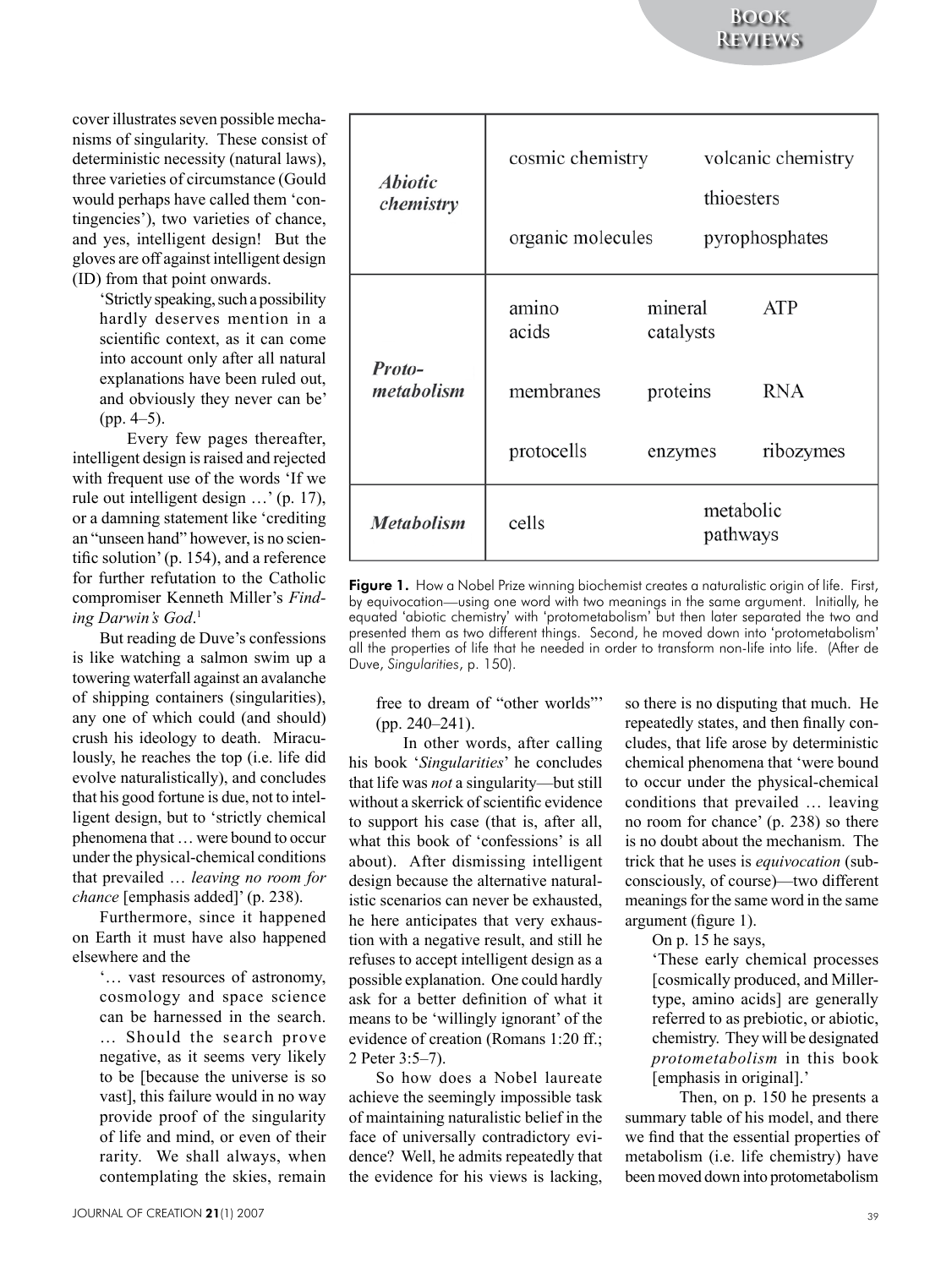(the reader has already become aware of this happening progressively throughout the book), and before protometabolism, there we still have 'abiotic chemistry' continuing to churn out the building blocks.

The first of the metabolic processes that he moves down to populate his world of protometabolism—and the most crucial to his model—is selection. His first singularity is *homochirality* and his explanation for its existence is that if biological macromolecules that used chiral monomers were *not* homochiral they would not work. 'How this could have happened is not known. … but whatever the starting situation, one would expect homochirality to emerge by selection'  $(p. 12)^2$ . From that point on, selection is a crucial factor in just about every step in his model. He freely acknowledges what this implies. For example,

'How RNA could possibly have emerged from the clutter<sup>3</sup> [of what he calls the "dirty gemisch" of abiotic chemistry] without a "guiding hand" would baffle any chemist; it seems explainable only by *selection,* a process that presupposes *replication* [emphasis in original] (p. 78).

So he has to assume what he wants to prove—selection and replication only occur in living organisms!

Throughout the book, and especially in his 'Final Comments' chapter at the end, he attributes all the 'magic' that is needed for his model to work—in the face of all the negative and contradictory evidence—to special conditions in the environment. Yet he makes no systematic attempt to describe what these conditions might have been, simply saying things like 'it is not known'. However, on p. 167 he makes a slip and allows himself to speculate on what environmental conditions might have caused nascent life to jump the final hurdle into the LUCA (the Last Universal Common Ancestor). What were these 'magical' conditions? 'Starvation, acidification and excessive heat.'

This book will be an excellent resource for years to come because it gives us the biochemical detail and logic of naturalistic origin of life research that is so often covered with bluff.

#### **Information Theory, evolution, and the origin of life**

Physicist Hubert Yockey was one of the elite group that worked with Robert Oppenheimer on the Manhattan Project. He was among the first scientists to see the connection between Claude Shannon's 1948 formulation of information theory and the coding possibilities identified by George Gamow in Watson and Crick's DNA structure. With Henry Quastler, he organized the first *Symposium on Information Theory in Biology* at Gatlinburg, Tennessee, in 1956, and has been publishing in the field ever since. This is his second book on the subject, both from Cambridge University Press. It is presented as an undergraduate-level introduction to information theory and its application to biology, requiring some mathematics in parts of the text, with mathematical detail in appendices. His final chapter is entitled 'Does evolution need an intelligent designer?' There is an almost exhaustive reference to the technical literature and an adequate index. One of many strengths of the book is that it is concisely written and cogently argued, and has an appendix on the axiomatic method of reasoning at the end.

Yockey is an unapologetic iconoclast, criticizing 'true believers' of every kind, clearing the scientific decks of Oparin's blood-stained non-contribution to the origin of life, lampooning 'Western intellectuals, men of words' as self-deluded, and condemning the NASA origin-of-life program to the dustbin along with perpetual motion machines. He stands alone in the rubble, proclaiming that 'the *solution* to the problem [of the origin of life] is *undecidable*; it is beyond human reasoning [emphasis in original]' (p. 188). I agree with him (within his frame of reference) and this is an argument that

is important to understand.

Information theory is also something that needs to be treated with more rigour, for it is now being widely applied. Physicists have chosen information over matter/energy as a description of the fundamental substance of the universe—it is the Shannon information contained in the Schrödinger equation that describes the potential states of quantum particles. Werner Gitt has highlighted the extra dimensions of information that most certainly apply to biology,<sup>4</sup> but Shannon's statistical theory still provides the basic foundation for understanding the genetic code, and Yockey does an excellent job of showing us how.

There is too much in this book to cover in a half-review, so I will focus on a few points of particular interest to creationists.

#### *Proof of Darwinism?*

He states on several occasions, most notably in the Preface, that the continuity of the genetic message (i.e. the similarity amongst genomes) is assured because the genetic information is segregated, linear and digital (see next point) and carries sufficient redundance to overcome errors, so that Darwin's theory of evolution is established 'as firmly as any in science'. This argument is invalid because it 'affirms the consequent'<sup>5</sup>—intelligently designed life would likely show the same pattern because the designer used similar materials for similar purposes—and it would have been considered honorable.<sup>6</sup>

#### *Digital versus analogue information transmission*

It is impossible to remove noise from an analogue signal, as those of us old enough to remember the days of vinyl records know, but digital signals allow the removal of noise almost to the theoretical limit (which is very small). Yockey says 'evolution would be quite impossible if inheritance were by analogue means' (p. 4) as the essentials of life would be worn away by noise.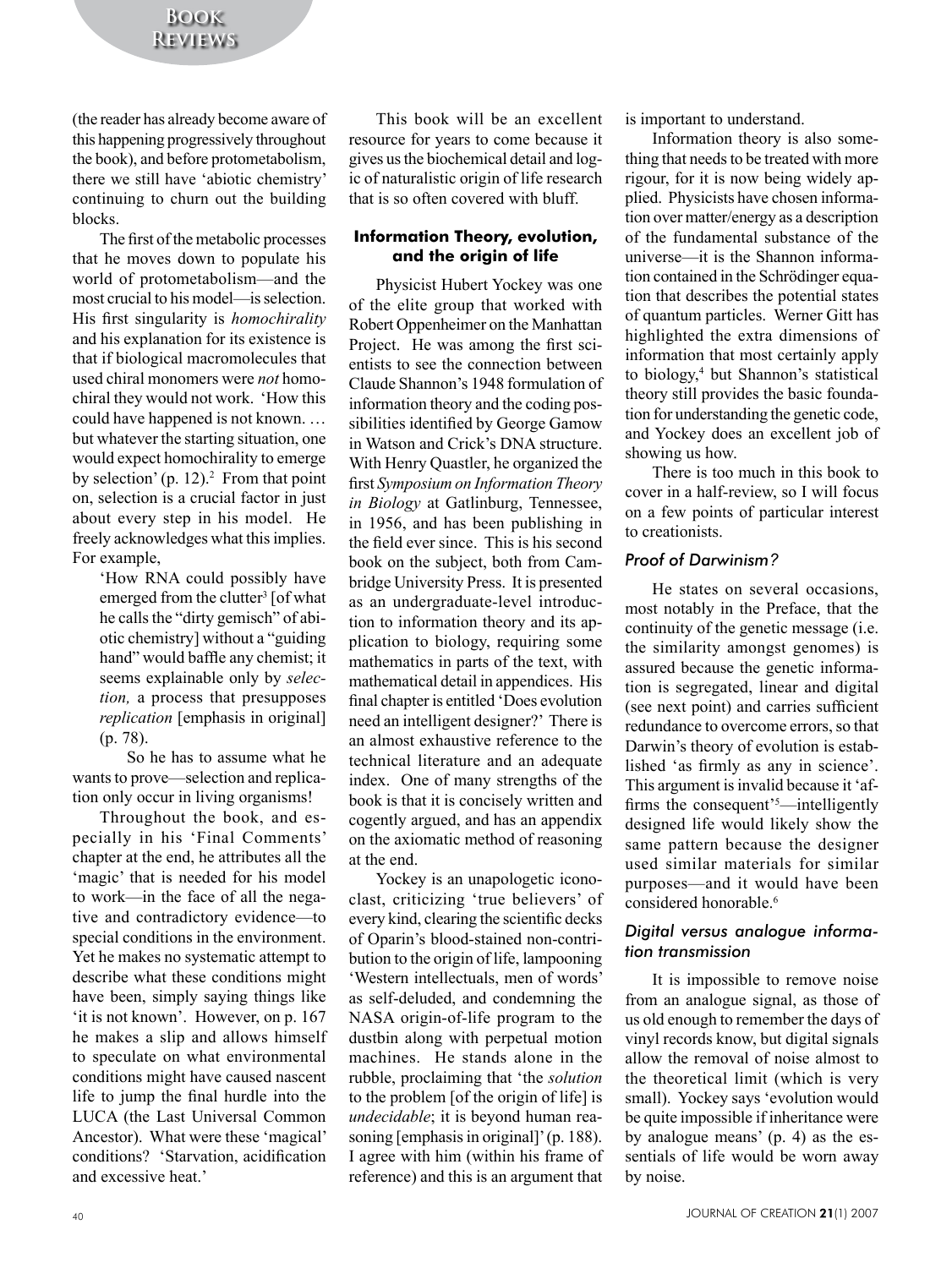#### *Neglecting the meaning of information*

Yockey follows exactly in Shannon's footsteps in denying the relevance of the semantic content of genetic messages (figure 2). Shannon was correct when he said 'these semantic aspects of communication are irrelevant to the engineering problem' (p. 33) but when Yockey extends this to evolution he extrapolates much too far. Biological information is communicated exactly as Shannon's theory describes, but if the meaning of that message says 'keep this species alive according to this particular pattern' [which it probably does] then evolution is overruled.

#### *Origin of life is undecidable*

His axioms are several and scattered. (i) The principles of biology cannot be derived from the laws of physics and chemistry because the information content of biology is far larger than that of physics and chemistry [Chaitin used his algorithmic theory of information to measure the latter and found it to be 'amazingly small'] (p. 2). 'Life is guided by information and inorganic processes are not' (p. 8). (ii) Kurt Gödel established that in any axiomatic and consistent system as complex as arithmetic, there will be statements that can be neither proved nor disproved, so we need not be afraid of undecidable matters (pp. 174–175). Physicists can mathematically describe the orbit of the moon around the earth (a two body problem) but they cannot



#### GAUCGAGGCUUCGAGGCAUCG

Figure 2. A single strand of RNA with its sequence of bases. Shannon's theory of information treats this as nothing more than a string of four symbols (G, A, U, C) which can be arranged in different ways. But everyone knows that these bases, taken in triplets, refer to the amino acid sequences of proteins. The strings of symbols thus have meaning, yet Hubert Yockey has presumed to discuss the origin of life without taking this meaning into account, and even saying 'It does not have to mean anything.'

describe the joint motion of these two around the sun (a three body problem)—nevertheless, the celestial bodies carry on regardless so we should not shy away from undecidable problems. (iii) The digital and redundant nature of the genetic code assures us of its essential continuity since the beginning of life (chs. 2 and 5). Pasteur's discoveries of homochirality and 'life comes from life' establish that no 'proteins first' origin of life theory can be correct (pp. 118–119). By implication, we can now derive a theorem that information must have come first, perhaps in a binary code [i.e. the simplest]. However, the DNA code consists of a four letter alphabet so the question remains unresolved (p. 173).

This argument fails on two points. First, similarity of genomes can be explained by design for similar purposes, and second, Gödel's incompleteness theorem merely *allows* undecidable statements, it does not identify them. By expanding our set of axioms to include an intelligent designer, we *can* decide the question of origins. In this expanded set we simply propose the theorem 'Life can be explained in terms of physics and chemistry' and then test it against the evidence. Yockey's already laid out steps of reasoning bring us to the conclusion that the theorem is false, and the alternative follows that an intelligent designer is required.

#### *Complexity of protein families*

Yockey makes much of the fact that most other origin-of-life researchers

calculate protein probabilities without regard for the sometimes enormous amount of amino acid substitutions that are viable. His detailed studies of cytochrome c are very instructive and his predictive model is quite ingenious. However, he chose a notoriously variable protein to work on, which invalidates any application of an irreducible complexity argument. There are other proteins that are

as notoriously *intolerant* of change in even *one* amino acid (e.g. histones, osteocalcin), and even the tolerant proteins usually have an intolerance in their core. A moving vehicle may be riddled with bullets and not stop, but one hit to the high-voltage connection to the fuel ignition system will stop it dead. There are redundancies in life to protect vital mechanisms but this analogy highlights the limitations of Yockey's argument.

#### *The Central Dogma and the origin of life*

Yockey is scathing in his criticism of 'proteins first' origin of life scenarios (e.g. NASA) because the Central Dogma of molecular biology prohibits protein-to-RNA transfer of information. He argues that no code exists to effect this transfer, therefore it is impossible (p. 21). But this is an argument from ignorance, for there is much more information in living systems than is carried in the genes, and much left to be discovered. The recovery of lost DNA in plants<sup>7</sup> may be an example of a protein-RNA complex providing a 'revert to saved' option.

#### *Eigen*'*s error catastrophe*

Yockey castigates Manfred Eigen for claiming that self-organizing systems trying to operate in the 'molecular chaos' ['dirty gemisch' of de Duve] 'in the beginning' would need to exceed a certain calculable threshold of functional order or they would suffer 'error catastrophe' and disintegrate. Yockey objects that Eigen is inadmissibly using 'order' [i.e. the semantic content of information] rather than Shannon information. In Yockey's view,

> '… the genetic information system, like all communication systems, operates without regard for the specificity, or value [i.e. meaning] of the message. … The genetic signal does not have to be "about something"' (p. 160).

Conversely, Popper pointed out that the genetic code has no function unless it is translated (into functional proteins).8 This is a fatal flaw in